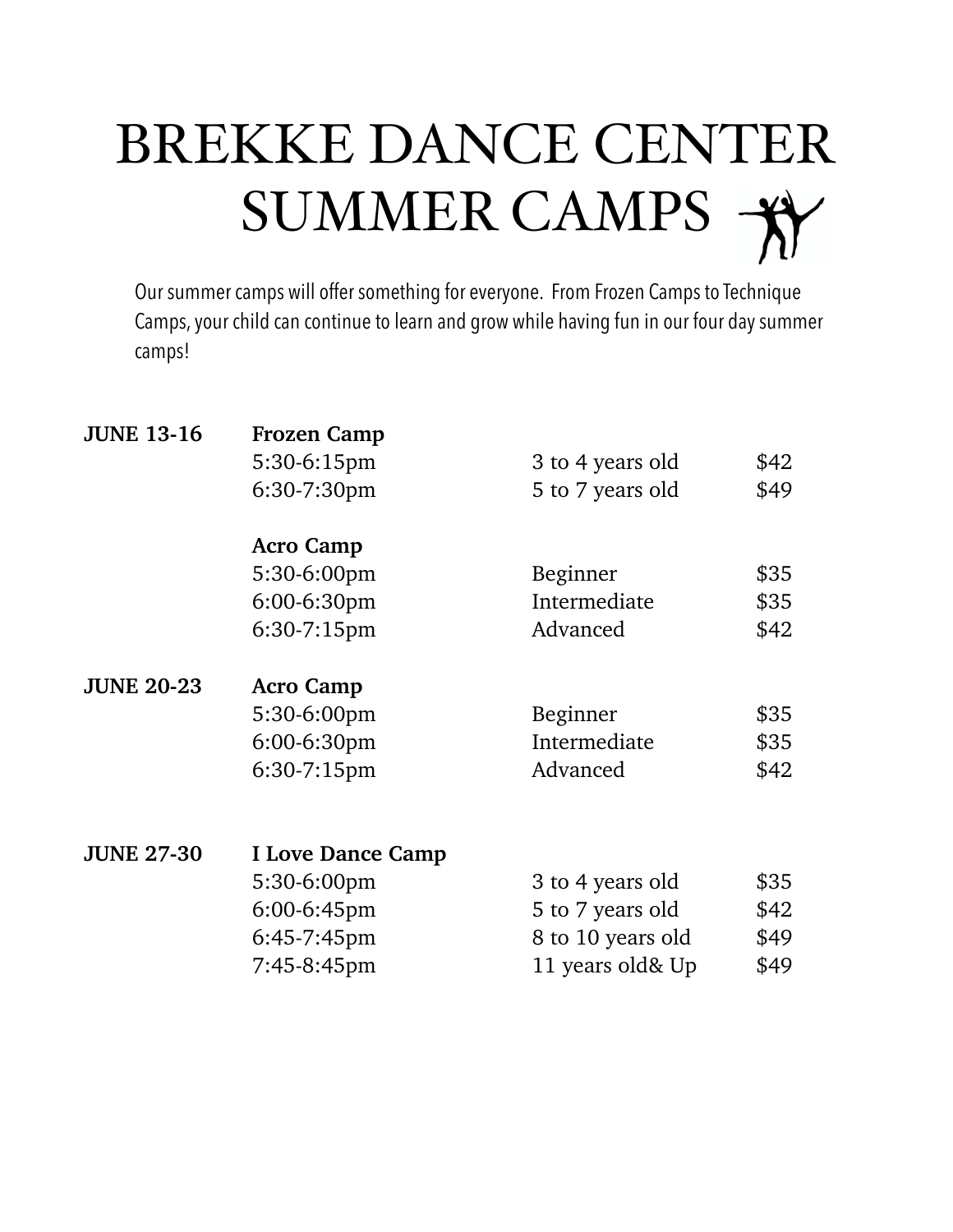| <b>JULY 11-14</b>                    | <b>Summer Vacation Fun! Dance Camp</b> |                  |      |  |
|--------------------------------------|----------------------------------------|------------------|------|--|
|                                      | 5:30-6:15pm                            | 3 to 4 years old | \$42 |  |
|                                      | 6:30-7:30pm                            | 5 to 7 years old | \$49 |  |
|                                      | <b>Acro Camp</b>                       |                  |      |  |
|                                      | 5:30-6:00pm                            | Beginner         | \$35 |  |
|                                      | 6:00-6:30pm                            | Intermediate     | \$35 |  |
|                                      | 6:30-7:15pm                            | Int/Advanced     | \$42 |  |
|                                      |                                        |                  |      |  |
| <b>JULY 18-21</b>                    | <b>Frozen Camp</b>                     |                  |      |  |
|                                      | 5:30-6:15pm                            | 3 to 4 years old | \$42 |  |
|                                      | <b>Hip Hop Camp</b>                    |                  |      |  |
|                                      | 5:30-6:00pm                            | K - 2nd grade    | \$35 |  |
| Don't miss out!                      | 6:00-6:30pm                            | 3rd-5th grade    | \$35 |  |
| Classes are<br>staggered by          | 6:30-7:00pm                            | 6th-8th grade    | \$35 |  |
| age so dancers<br>can participate in | <b>Acro Camp</b>                       |                  |      |  |
| both camps!                          | 6:00-6:30pm                            | Beginner         | \$35 |  |
|                                      | 6:30-7:00pm                            | Intermediate     | \$35 |  |
|                                      | 7:00-7:45pm                            | Advanced         | \$42 |  |

Register online at [www.BrekkeDanceCenter.com](http://www.BrekkeDanceCenter.com) and visit our Summer Classes! Have questions? Email [BrekkeDanceCenterO](mailto:BrekkeDanceCenterOffice@gmail.com)ffice@gmail.com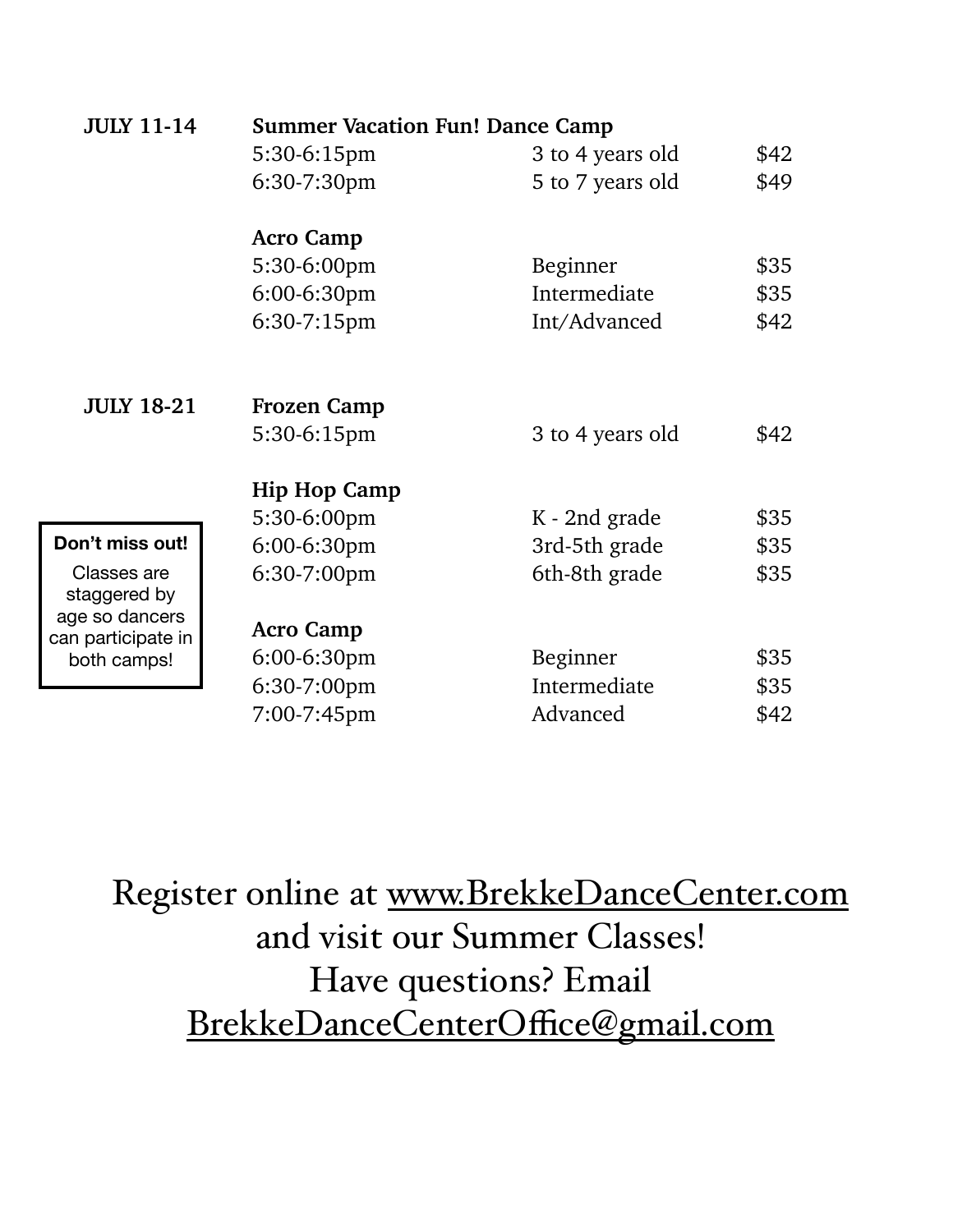## **SUMMER TECHNIQUE CAMPS**

Is your dancer ready for more technique? These four day camps step up the level for precompetitive and our competitive dancers. Each day, dancers will work on a new genre including Ballet, Tap, Jazz, and L-CAM (Lyrical, Contemporary and Modern Movement). This is a great camp to attend if you are interested in auditioning for our team!

New to BDC? Send an email to our office and we can help determine where to register your dancer! Current BDC Team dancers should register for their current level.

| <b>Session 1</b> |                     |      |  |  |
|------------------|---------------------|------|--|--|
| 9:00-10:00am     | Level 1             | \$49 |  |  |
| 10:00-11:00am    | Level 2             | \$49 |  |  |
| 11:00-12:00pm    | Level $3/4$         | \$49 |  |  |
| <b>Session 2</b> |                     |      |  |  |
| 4:00-5:00pm      | Team Acro Level 1/2 | \$49 |  |  |
| 5:00-6:00pm      | Level 1             | \$49 |  |  |
| 6:00-7:00pm      | Level 2             | \$49 |  |  |
| $7:00-8:00$ pm   | Level $3/4$         | \$49 |  |  |
| 8:00-9:00pm      | Team Acro Level 3/4 | \$49 |  |  |
| <b>Session 3</b> |                     |      |  |  |
| 5:00-6:00pm      | Level 1             | \$49 |  |  |
| $6:00-7:00$ pm   | Level 2             | \$49 |  |  |
| 7:00-8:00pm      | Level $3/4$         | \$49 |  |  |
|                  |                     |      |  |  |

### **SAVE THE DATE**

BDC Competition Team Auditions

Friday, July 15th - Audition Clinic Saturday, July 16th & Sunday, July 17th - Audition day

Email [BDCCompTeam@gmail.com](mailto:BDCCompTeam@gmail.com) for the link to sign up!